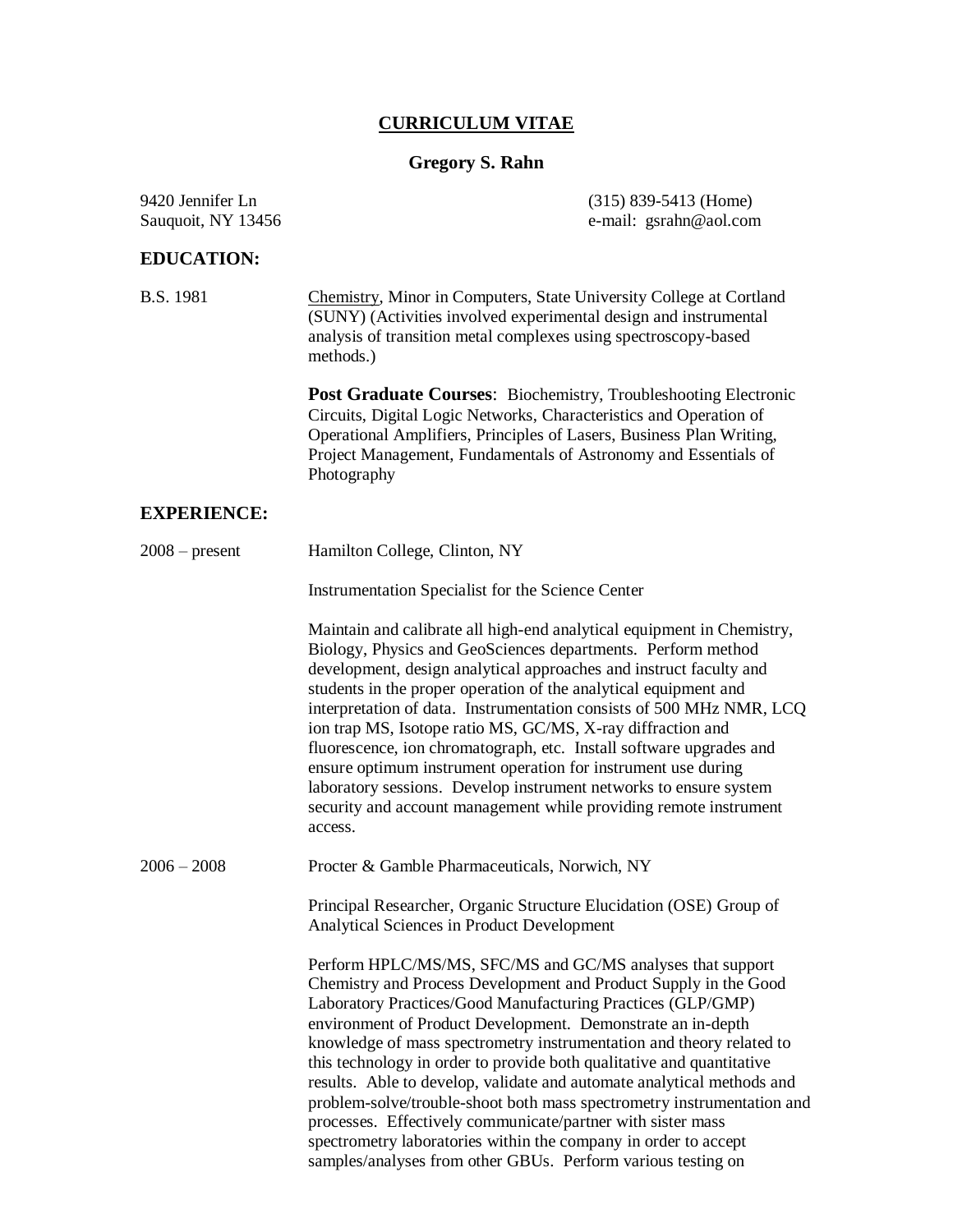|               | analytical reference standards and approve standard certifications<br>through active participation in P&GP's Reference Standard Committee.                                                                                                                                                                                                                                                                                                                                                                                                                                                                                                                                                                                                                                                                                                                                                                                                                                                                                                                                                                                                                                                                                                                               |
|---------------|--------------------------------------------------------------------------------------------------------------------------------------------------------------------------------------------------------------------------------------------------------------------------------------------------------------------------------------------------------------------------------------------------------------------------------------------------------------------------------------------------------------------------------------------------------------------------------------------------------------------------------------------------------------------------------------------------------------------------------------------------------------------------------------------------------------------------------------------------------------------------------------------------------------------------------------------------------------------------------------------------------------------------------------------------------------------------------------------------------------------------------------------------------------------------------------------------------------------------------------------------------------------------|
| $2001 - 2006$ | Procter & Gamble Pharmaceuticals, Norwich, NY                                                                                                                                                                                                                                                                                                                                                                                                                                                                                                                                                                                                                                                                                                                                                                                                                                                                                                                                                                                                                                                                                                                                                                                                                            |
|               | Principal Researcher/Lab Manager, Bioanalytical Section of Analytical<br>Sciences in Product Development                                                                                                                                                                                                                                                                                                                                                                                                                                                                                                                                                                                                                                                                                                                                                                                                                                                                                                                                                                                                                                                                                                                                                                 |
|               | Manage a bioanalytical mass spectrometry laboratory that supports drug<br>substance synthesis, formulation development and pre-clinical and<br>clinical studies for pharmaceuticals in the Good Laboratory<br>Practices/Good Manufacturing Practices (GLP/GMP) environment of<br>Product Development. Demonstrate an in-depth knowledge of mass<br>spectrometry instrumentation (particularly HPLC/MS/MS) and theory<br>related to this technology in order to provide both qualitative and<br>quantitative results in varied matrices and species. Able to develop,<br>validate and automate analytical methods and problem-solve/trouble-<br>shoot both mass spectrometry instrumentation and processes. Supervise,<br>coach and mentor two full time associates who generate mass<br>spectrometric data. Effectively communicate/partner with sister mass<br>spectrometry laboratories within the company, bioanalytical project<br>leaders/scientists and laboratory associates. Called on to work with<br>contract laboratories (CROs) to transfer technologies and methodology.<br>Perform various testing on analytical reference standards and approve<br>standard certifications through active participation in P&GP's Reference<br><b>Standard Committee.</b> |
| 1981 - 2001   | Oneida Research Services, Inc., Whitesboro, NY                                                                                                                                                                                                                                                                                                                                                                                                                                                                                                                                                                                                                                                                                                                                                                                                                                                                                                                                                                                                                                                                                                                                                                                                                           |
|               | Manager, Chemical Analysis, Section II<br>(final position attained)                                                                                                                                                                                                                                                                                                                                                                                                                                                                                                                                                                                                                                                                                                                                                                                                                                                                                                                                                                                                                                                                                                                                                                                                      |
|               | Responsible for all business, technical and QC aspects for customer<br>submitted projects. Served as intermediary among the Customer, the<br>Laboratory and Section Marketing Manager. Provided analytical<br>expertise and approach for a variety of analytical disciplines including<br>mass spectrometry, atomic absorption, elemental analysis (halogens,<br>CHNS), x-ray fluorescence, ion chromatography, Karl Fischer and<br>assorted USP tests (residue on ignition, heavy metals, etc.). Managed<br>group's finances and supervised scientific staff $\sim$ 12 people).                                                                                                                                                                                                                                                                                                                                                                                                                                                                                                                                                                                                                                                                                         |

#### **SPECIAL SKILLS/QUALIFICATIONS**

**Laboratory Skills -** Techniques experienced in are: on-column GC injection, capillary and packed column GC/MS, SPME, SFC/MS, SPE, liquid-liquid and flash chromatography, dynamic and static headspace, mass-directed fraction collections, atomic absorption, combustion elemental analysis (halogens, CHNS), x-ray fluorescence, x-ray diffraction, Karl Fischer, assorted USP tests (residue on ignition, heavy metals, etc.) qualitative and quantitative MS, ESI, APCI, DCI, SP, DESI, FAB, Flow FAB, TSP, CI, EI, HPLC (reverse phase, normal phase, affinity-based methods, ion chromatography, HILIC and chiral), UV - VIS, fluorescence, and radioactivity detectors and NMR (1-D (proton and selective), 2-D (homo and heteronuclear). Have programmed and operated lab-automation equipment, i.e., TOMTEC and Packard Multi-Probe. Have also operated surface science equipment (SEM/EDX, Auger and reflectance FTIR).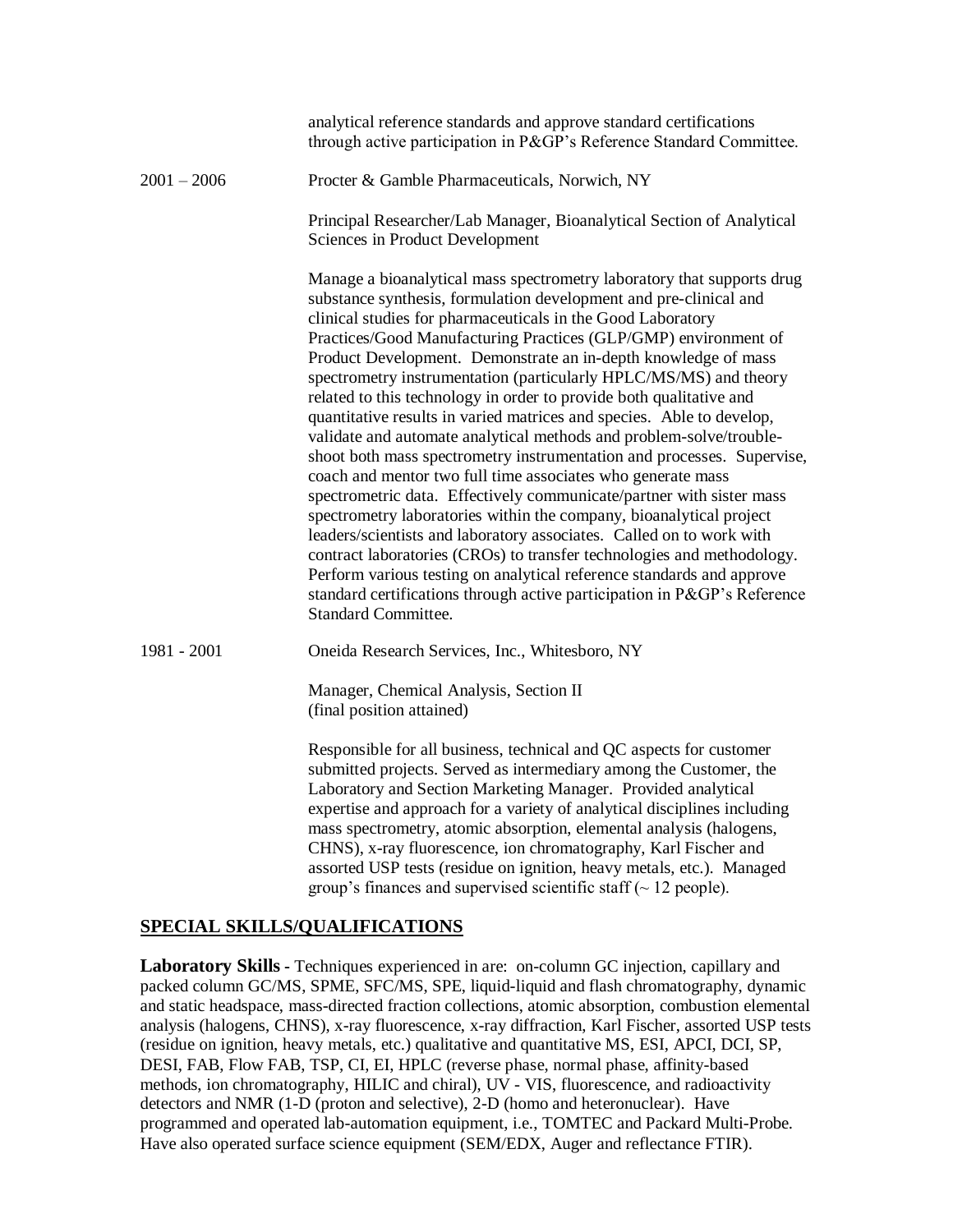**Analysis Skills** - Performed tissue residue monitoring, toxicokinetic, pharmacokinetic, bioavailability and bioequivalence studies, quantitative targeted compound analysis, stability degradant identification, drug metabolite elucidation, impurity profiling (both raw material and finished product), biomarker identifications, compositional profiling and quality and authenticity, complex mixture analysis, environmental fate studies, molecular weight and structure confirmation, foreign particulate contamination, failure analysis and reverse engineering studies. Directed isotope ratio MS equipment to accurately assigned "delta-values" to soil and water samples originating from Antarctica. Have been asked to provide expert testimony/depositions in litigation cases. GLP, cGMP and EPA GLP regulatory literate.

**Sales Skills** - Coordinated all aspects of a client solicited project, from initial client contact (to determine project scope, design, feasibility and pricing) through sample analysis, to post-analysis interpretation, report write-up and assessing customer satisfaction. Assisted in the design and concepts for the generation of brochures/marketing material. Sold all ORS analytical services at industrial trade shows where we were exhibitors. Visited established customers and potential customers in order to sell all ORS analytical services. Accompanied P&G pharmaceutical sales representatives as a scientific liaison during doctor's office sales calls in order to explain P&G pharmaceutical product benefits when compared to competitor products.

**Computer Skills** - IBM compatible - PC – MS Office (Word, Excel, Power Point, Outlook, Access), Lotus Notes, NetMeeting, Lotus 123, Watson, NuGenesis, CalMan, WordPerfect, PCNONLIN, ChemWindow, ChemDraw, Mass Spec Calculator, Analyst, Xcalibur, Mass Frontier, MassLynx and IsoDat. Macintosh - DeltaGraph, MacQuan, MacSpec. Web site management – SiteManager

**Managerial Skills** - Responsible for the hiring, training and supervision of business unit staff. Helped create and implement a performance appraisal system used to review employees. Also responsible for career development and conflict resolution. Served on numerous committees dealing with employer-employee relations. Conducted tours of the facility explaining the various analytical techniques utilized to outside groups. Designed instrumentation demos and negotiated analytical equipment purchases. Worked with the management design team in the construction of new laboratory facilities. Executive member of ORS Safety and Health Committee (7/99 to 7/00) which ensured compliance with all current regulations (OSHA and Chemical Hygiene) and set policy on all safety and health issues.

| <b>Instrumentation Used - MS - Finnigan MAT, Sciex, VG, Thermo, Balzers, LECO, Waters</b> |
|-------------------------------------------------------------------------------------------|
| Agilent, Shimadzu, Ametek, Prosolia (quadrupole, ion trap,                                |
| magnetic and TOF mass spectrometers)                                                      |
| $NMR - Varian$ , Bruker                                                                   |
| <b>HPLC</b> - Waters, Hewlett Packard, Shimadzu, Gilson, Thermo                           |
| GC - Hewlett Packard, Varian, Finnigan, Perkin-Elmer, Agilent                             |
| $IC$ – Dionex, Metrohm                                                                    |
| <b>CHN</b> – CEC, Costech, LECO                                                           |
| $X-ray - Siemens$ , Rigaku                                                                |
| $SEM - Hitachi$                                                                           |
| <b>AES</b> – Physical Electronics                                                         |
| $FTIR – Perkin-Elmer$                                                                     |
| $AA - Perkin-Elmer$                                                                       |
| Automation – CTC, Packard, TomTec, Hewlett-Packard, LEAP                                  |
| <b>Fluorescence – Oriba Jobin Yvon</b>                                                    |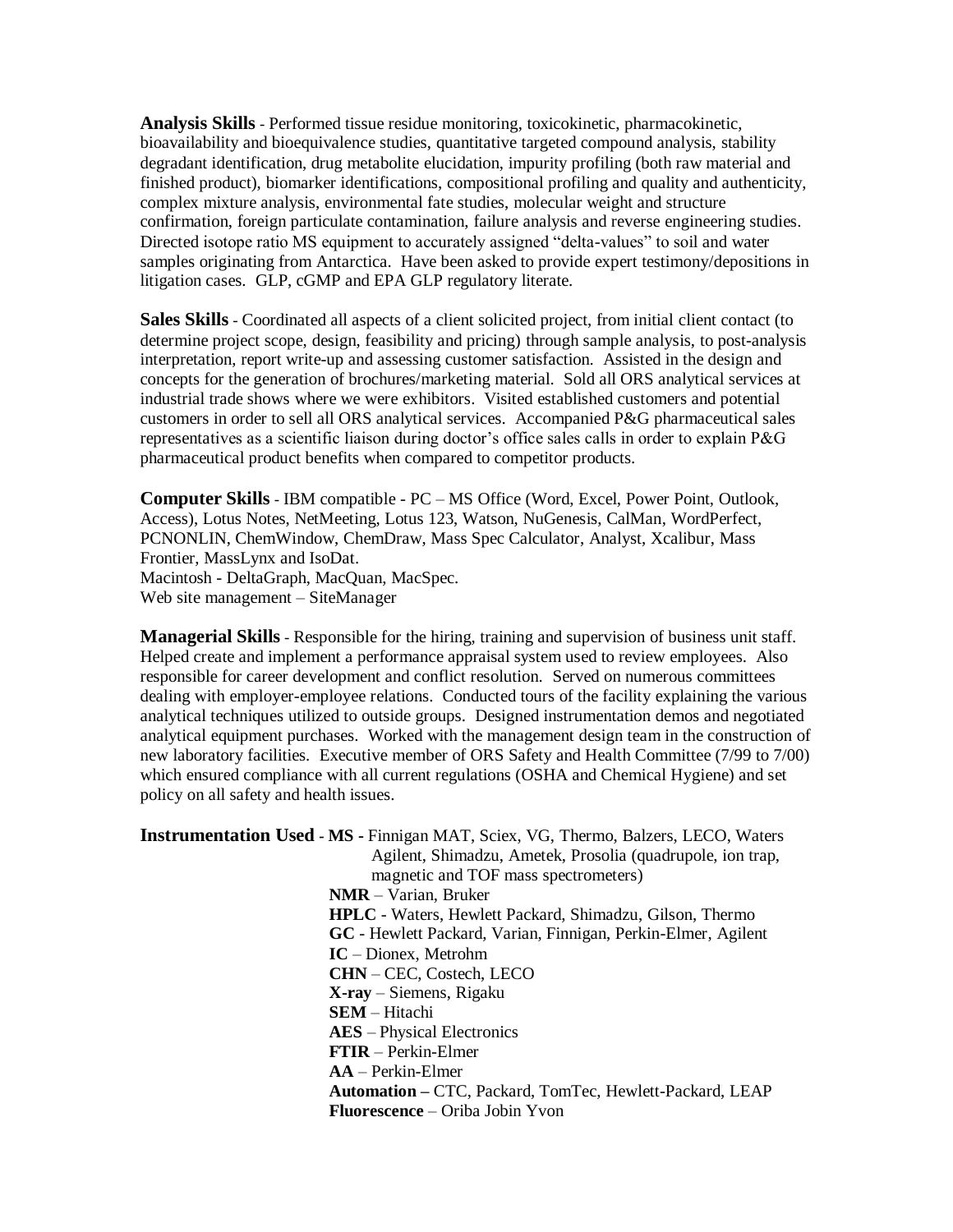# **PROFESSIONAL AFFILIATIONS**

Member, American Chemical Society Member, American Society for Mass Spectrometrists Certification, U.S. Power Squadron Boat Smart Course

### **PERSONAL ACHIEVEMENTS**

Raised two sons who challenged my parenting skills but who managed to excel in scholastics (National Honor Society members) and gymnastics Recorded a Hole in One in August, 2005

#### **PUBLICATIONS/PRESENTATIONS**

David M. Brown, Hamilton College; Greg Rahn, Hamilton College; Ed O'Loughlin, Argonne National Lab; Mike McCormick, Hamilton College, "Novel method to detect and characterize electron shuttles used by iron-reducing bacteria: Electrochemical detection coupled with electrospray ionization liquid chromatography mass spectrometry (EC/ESI/LC/MS)", (2010) ACS National Meeting, San Francisco, CA

Greg Rahn, Eugene Domack, Bruce Wegter and Megan Crocker, "Integration of Stable Isotope Mass Spectrometry in an Undergraduate Research Environment: Hamilton College EMSI Initiative", (2009), 15<sup>th</sup> CF-IRMS Workshop, Cornell Univ., Ithaca, NY

Cathy Lester, Greg Rahn, Gwen Lubey, Ed Grundner, Nancy Hayes, Doug Carkuff, Mike Reilly and Garth Strobel, "Connecting Across Analytical Capabilities for Accurate Organic Structural Elucidation in Pharmaceutical Drug Development", (2007), *P&G Pharmaceutical Analytical Symposium*, Sharonville, OH

Paula Suchanek, John Tomlinson, Brian Regg, Steve Hoke, Laurence Punshon, Ken Wehmeyer, Raymond Reilman, John Troutman, Scott Dyer, David Foltz, Salane King, Maryjo Bernhard, Todd Branch, Julie Skare, Stuart Hewlins, James Hardy, Tom Dufresne, Joseph Nurre, Cynthia Blanton, Darren Trokhan, Paula Chmielewski, Craig Buckland, Sarah Tozer, Greg Rahn, Timothy Baker and Roy Dobson,"Collaborations! The Benefit of Consolidating into One Global Analytical Capabilities Organization", (2007), *P&G Pharmaceutical Analytical Symposium*, Sharonville, OH

Greg Rahn, Gene Miller, Todd Branch, Tom Parish and Larry Davey, "Accomplishing Trace Level Quantitation During Bioanalytical Method Development of a Large Peptide", (2006), 54*th ASMS Conference*, Seattle, WA

Greg Rahn, Gene Miller, Todd Branch, Tom Parish and Larry Davey, "Limbo'ing a Bioanalytical Method, (or, "How low can you go?")", (2005) *P&G Pharmaceutical Analytical Symposium*, Sharonville, OH

T. Huggins, R. Wimalasena, T. Branch, M. Mullin and G. Rahn, "The Molecule is Unstable and Samples Have Arrived: Strategies Undertaken to Deliver Accurate Concentration Data", (2003) *P&G Pharmaceutical Analytical Symposium*, Sharonville, OH

J.D. Nesbitt, G.S. Rahn, L.F. McMullen and T.G. Huggins, "Bigger, Better, Faster: Methods for Nitrofurantoin in Human Plasma and Urine", (2002) *P&G Pharmaceutical Analytical Symposium*, Sharonville, OH

G.S. Rahn, "Organic Compound Analysis to Track Microelectronic Component Failures Used in Automotive Applications", (1999), Invited Speaker, *Minnowbrook Microelectronics Conference*, Adirondack Conference Center of Syracuse University, Blue Mountain Lake, NY

John M. Ballard, Lori D. Payne, Richard S. Egan, Teresa A. Wehner, Gregory S. Rahn and Samson Tom, "Development and Validation of an HPLC/MS/MS Method for the Confirmation of Eprinomectin Marker Residue in Bovine Liver Tissue", (1997), *Journal of Agricultural and Food Chemistry*, 45, 3507-3510